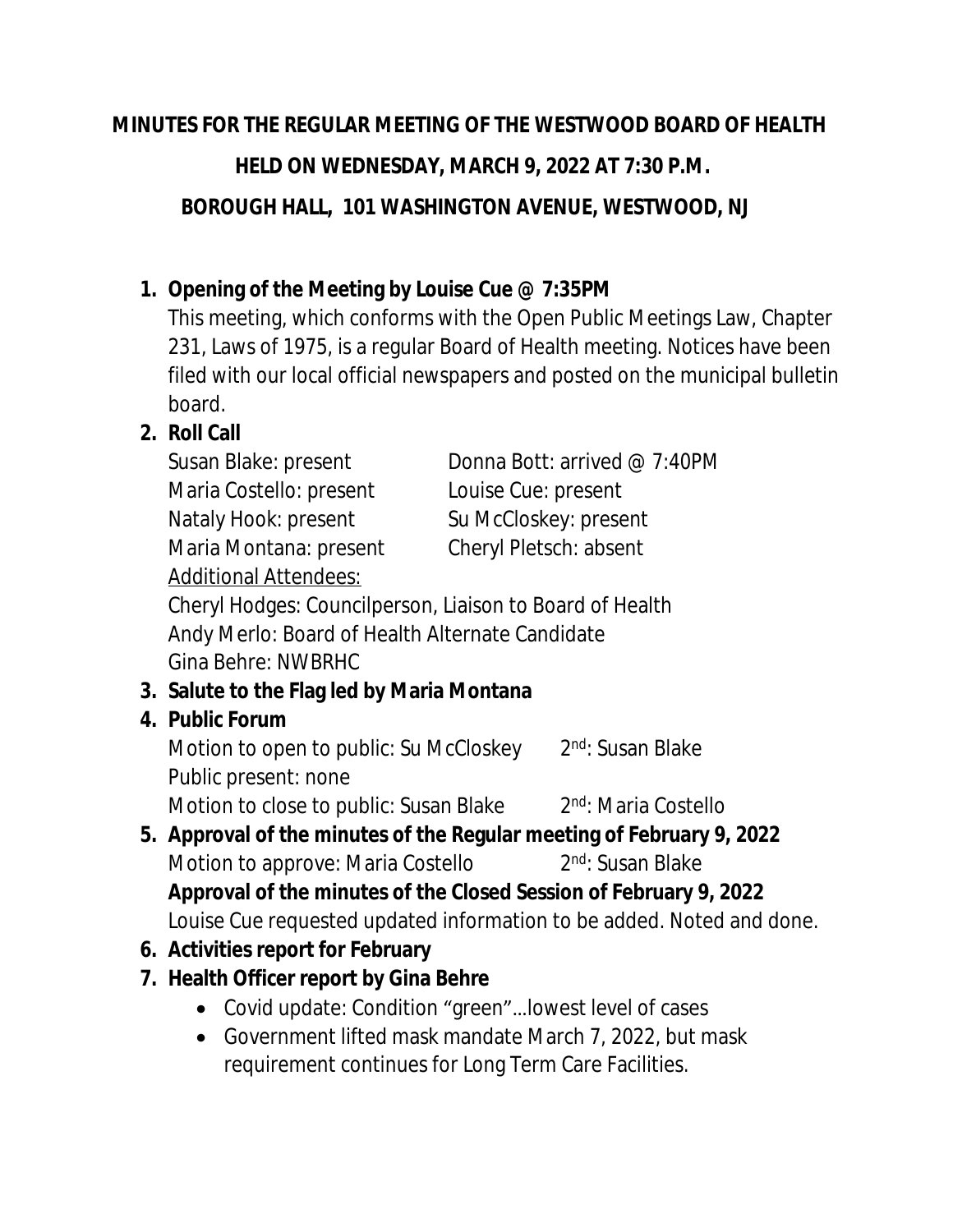- 2/1/22 Booster vaccine clinic yielded 13-14 people. Possible repeat in April.
- Zoom class for Food Handlers yielded 16 participants, 2 from Westwood
- Food Managerial class for larger restaurants in May/June

# **8. Council Liaison report and Wellness Fair May 22: Cheryl Hodges**

- Hosted by HUMC
- Wellness Fair @ Westvale Park May 22, 2022 to possibly include:
- Demonstration of fitness equipment, health screening
- NWBRHC and Board of Health involvement TBD
- Marissa Tarateta received an AARP Grant to hold monthly "hot lunch and learn program" for seniors. Looking for location to hold.
- "Pick up ONLY" parking signs in town to be discontinued 3/31/22

# **9. Health Department Staffing**

- Hired Stacey Gravina into part time Health Department Office position
- Job has been posted for Full Time Department Manager
- Interviews to be conducted by Louise Cue, Susan Blake & Su McCloskey. Gina Behre will join for final round.

### **10.National Nutrition Month.**

Goal: Improve communication with community

# **11.Discussion of 2 Community Health Support ideas**

- Facebook page for Health Department: one way: outgoing only
- Dad's Dash: 6/19/22 Possible repeat in fall?
- Partner with HUMC on 5/22/22 Health Fair: Maria Montana will contact Community Health Coordinator Shannon Freeman
- Louise Cue & Susan Blake will investigate social media application
- Andy Merlot: Active seniors are at Westwood Community Center on Tuesdays. Reach out to St. Andrews 55+ club and homebound persons via local churches.
- Chamber of Commerce: starting 5/4/22…"bags for benches" Bags are to be recycled into park benches
- Celebrate Westwood 4/2/22
- $\bullet$  Shop the Hub: 6/11/22
- Taste of Westwood